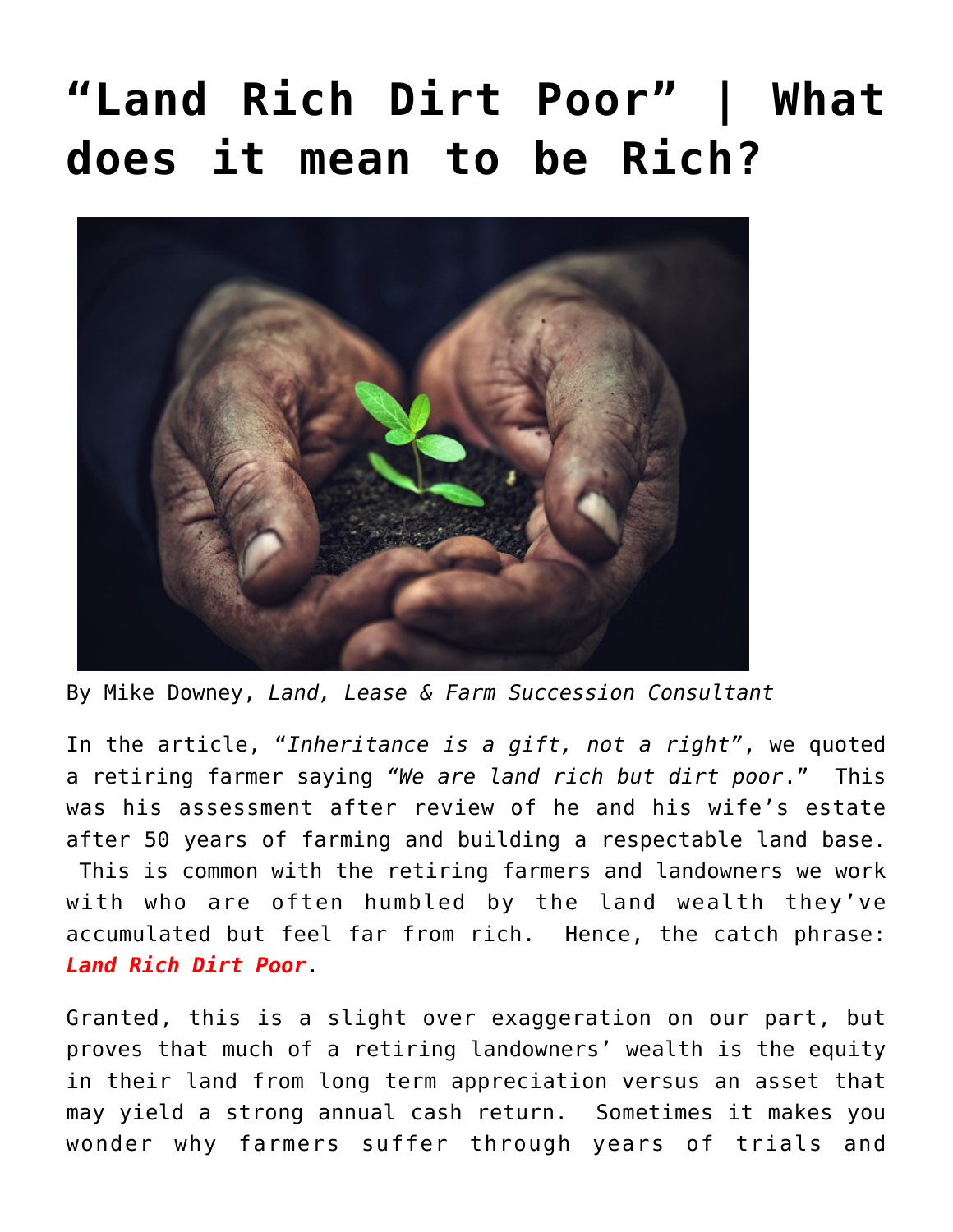tribulations to not better reap the reward from all their hard earned work. But, who are we to judge or define success or what it means to feel rich, especially when it comes to an asset such as land.

## **DIRT IS IN YOUR BLOOD**

My guess is some of you reading this can relate. Dirt is in your blood and all you know. Farming is a way of life and a great way to raise a family. I have found this difficult to describe to non-agriculturalist and those removed from the farming way of life. Many struggle to walk away from it unless forced to for health or financial reasons. In addition, our current tax laws encourage landowners to hold onto their land until death in order to avoid paying taxes. For all of these reasons, the concept of selling land to cash out hard earned wealth and equity is a consideration by very few in the farming community, and also an ingredient in the farm transition Perfect Storm. (Click here to read more on [capital gain taxes](https://www.nextgenag.us/the-lost-art-of-using-a-land-contract-for-buying-selling-farmland/) and [Perfect Storm](https://www.nextgenag.us/perfect-storm-looms-in-agriculture-again/)).

Land Rich Dirt Poor is a conundrum we face in the world of estate and farm continuation planning every day and we will continue to face with an estimated 70% of family farms to change hands over the next 15 years. The real challenge occurs during the handoff of the land from one generation to the next. Many of the reasons noted above for one generation holding onto the land may be lost in translation with the next. This is a legitimate concern if your farm continuation goals are not well communicated to your heirs who will have an opportunity you did not – to cash in on your many years of hard earned wealth that, ironically, the current tax laws that discouraged you from selling may now encourage the next generation to do the exact opposite.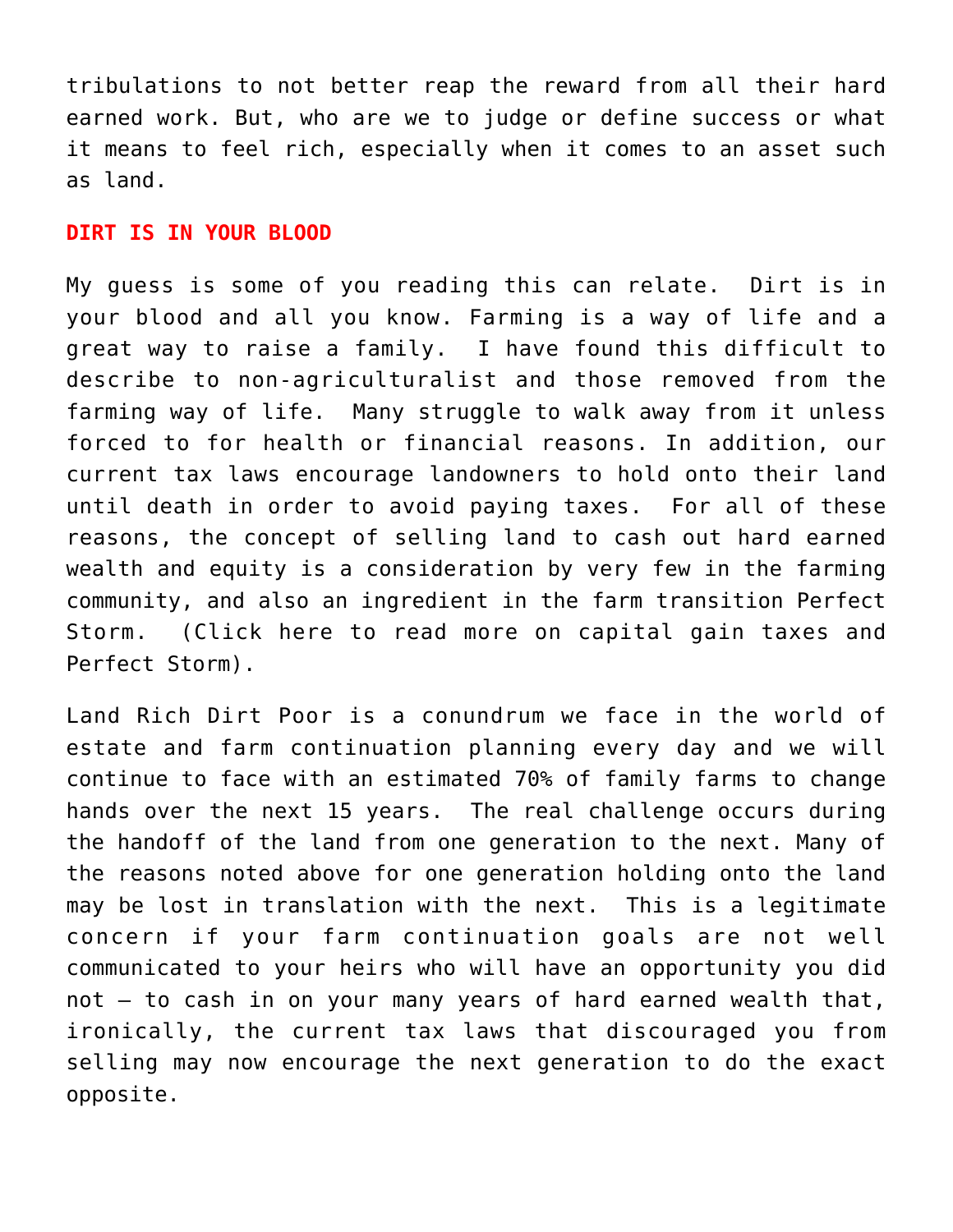## **LOST IN TRANSLATION**

Think about what Land Rich Dirt Poor actually means. The difference of one generation owning the land just because it's dirt, humbled by the wealth you've earned and perfectly satisfied by not feeling cash rich. Your kids, their spouses, or their respective advisors may view this differently if you or your estate plan doesn't communicate your wishes otherwise. What you believe you are giving them to hold for future generations they very may interpret as you purposely waiting to give it to them through your estate plan so they can cash it in and sell it without any tax. Then, they literally will be cash rich.

We have witnessed this unfold many times and one of the reasons we suggest a family meeting as one of the steps in our planning process. This is an opportunity for one generation to communicate their wishes to the next while you are still alive and able to do so. At the very minimum, consider a hand written note which is much more personable and more respected than most formal estate planning documents.

## **WHAT'S IT MEAN TO BE RICH**

We believe farmland will be a much more sought out asset in the future by investors, pension funds, and other buying groups as the secret addiction of owning farmland that has historically only been held by farmers now gains more and more popularity with non-farmers. As the old saying goes, "Dirt, they're not making any more of it", and more and more want to own a piece of their own that will help produce the food to feed the world.

Some in the next generation will recognize this and continue to hold onto their family's land for long term, sentimental and family reasons. We will also see some incentivized to sell their family's land to capture it's cash value because of the growing disconnect between the income the land produces versus